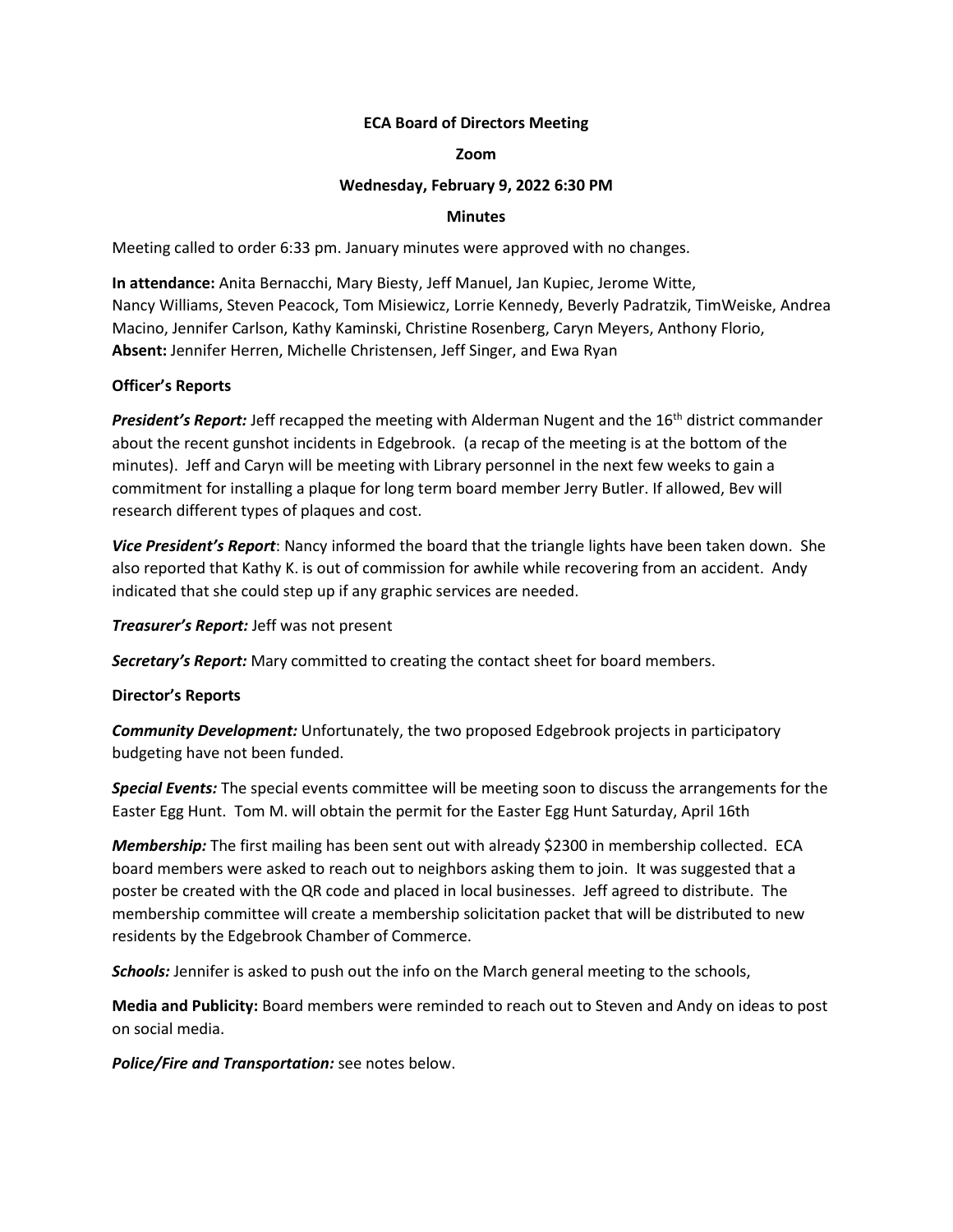*Snowplowing:* Once again there was an issue with our vendor on snowplowing so Jerome reached out to North Edgebrook's snowplow vendor and they responded. He will probably use them next year.

*Beautification:* Caryn will continue to reach out to Notre Dame high school for volunteers for the triangle and Metra corridor.

*Website:* Tony asked that board members provide him with articles and/or events to add to the website.

Programs: Jan has scheduled the next general meeting for March 16<sup>th</sup> for the "Get to Know Your Library" presentation. The next meeting topics will be a self defense class and an eldercare/special needs attorney.

**Philanthropy:** A donation was made to Everyday Edgebrook.

*Forest Preserves and Parks:* Tim discussed the Openlands grant. Mary suggested that the streets around Leona and Hiawatha might be suitable because of the loss of trees in that area in recent years. Mary and Anita will distribute the handout that Andy will create.

#### **Old Business:**

New Business: Board members are asked to consider purchasing a ticket for the Everyday Edgebrook fundraiser.

Meeting adjourned 7:20 pm

**NEXT MEETING**: Next meeting will be held on Wednesday, March 9 at 6:30pm. Please remember to contact Jeff if you are unable to attend.

**Board Meetings** (every second Wednesday at 6:30 pm at the Edgebrook Lutheran Church or on Zoom)

| April 6                                     | October 12  |
|---------------------------------------------|-------------|
| May 11                                      | November 9  |
| June 8                                      | December 14 |
| September 14                                |             |
| <b>Special Events</b>                       |             |
| Easter Egg Hunt Saturday, April 16th        |             |
| July 4th Parade and Picnic Monday, July 4th |             |
| Holiday Lighting Ceremony Saturday 11/19    |             |
| General Meetings (4 per year) 4 Meetings    |             |
| dates (TBD)                                 |             |
|                                             |             |